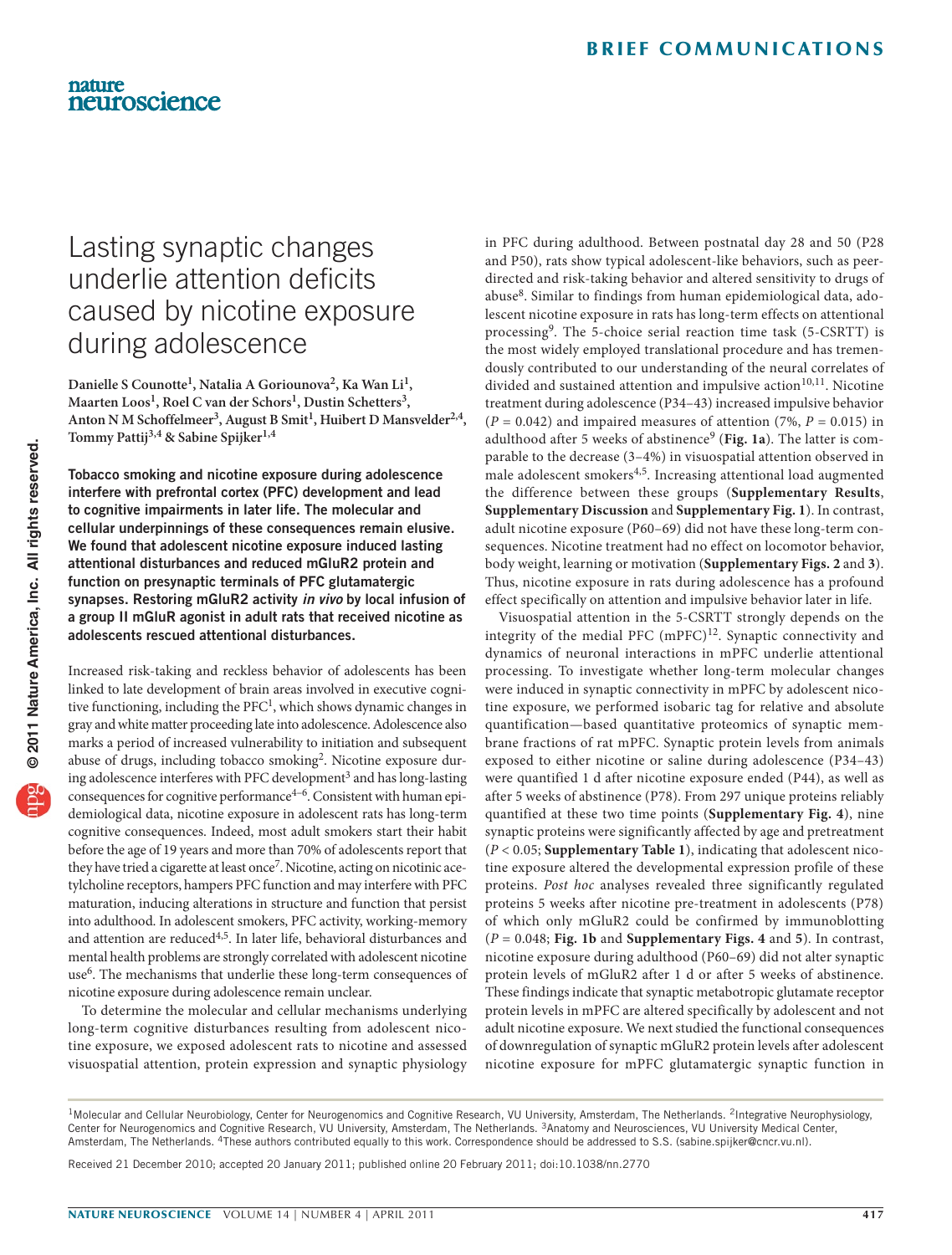## **BRIEF COMMUNICATIONS**

<span id="page-1-0"></span>Figure 1 Adolescent nicotine exposure affects measures of attentional performance, mGluR2 levels and long-term function on the long term. (a) Visuospatial divided and sustained attention is (accuracy, left) indicated by the percentage of correct stimulus detections (average of five baseline sessions; Supplementary Methods) and impulsive behavior is indicated by the number of prematurely expressed responses before stimulus onset (right) measured 5 weeks after adolescent  $(n = 11)$  or adult  $(n = 11)$ nicotine exposure. \**P* < 0.05, \*\**P* < 0.01. (b) Quantification of immunoblot analysis of synaptic mGluR2 expression  $(n = 8)$ .<br># $P < 0.1$ . (c) Time course of eEPSC amplitude reduction by LY379268 in adolescent nicotine- (black,  $n = 25$ ) or saline-exposed rats (gray,  $n = 24$ ; each data point is an average of seven eEPSCs. Insets, example eEPSC traces in control (a) and in the presence of LY379268 (b). Right, average of the last ten responses in the presence of LY379268. (d) mGluR2/3 dependent inhibition of eEPSC amplitudes was



different as a result of adolescent nicotine treatment (saline, *n* = 39; nicotine, *n* = 47;  $F_{3,128}$  = 6.2, *P* = 0.0006), with no difference in rats treated as adults (saline,  $n = 22$ ; nicotine,  $n = 26$ ). Data represent mean  $\pm$  s.e.m. All experiments were approved by the ethics committee of VU University Amsterdam.

adulthood. Activation of mGluR2s in developing somatosensory cortex suppresses glutamatergic transmission<sup>[13](#page-2-8)</sup>. Similarly, in adult mPFC, activation of mGluRs by the group II agonist LY379268 (5 µM) strongly reduced extracellular evoked excitatory postsynaptic currents (eEPSCs) in whole-cell recordings from mPFC layer V pyramidal neurons (**[Fig. 1c](#page-1-0)**). These mGluR2 receptors were most likely localized on presynaptic glutamatergic terminals, as LY379268 increased the paired-pulse ratio of eEPSCs and reduced miniature EPSC amplitudes recorded in the presence of tetrodotoxin (1 µM) (**Supplementary Fig. 6**). In pyramidal neurons from P78 rats, 5 weeks after adolescent nicotine exposure, mGluR2/3 activation reduced eEPSC amplitudes to a lesser extent than in those from saline-treated rats  $(P = 0.013;$ **[Fig. 1c](#page-1-0)**,**d**). Baseline EPSCs were unaltered by nicotine exposure (**Supplementary Fig. 7**). The reduced mGluR-mediated synaptic inhibition that we observed in nicotine-exposed animals ( $P = 0.0006$ ; **[Fig. 1c](#page-1-0)**,**d** and **Supplementary Fig. 7b**) is consistent with the reduced



Synaptic group II mGluRs have been implicated in short-term plasticity of glutamatergic synapses in cortical areas, and short-term depression and facilitation strongly shape information transfer in cortical networks. We tested whether reduction in synaptic mGluR2 levels following adolescent nicotine exposure affected short-term plasticity of glutamatergic synapses in adult mPFC (**[Fig.](#page-1-1) 2**). Five weeks of abstinence following adolescent nicotine exposure resulted in less depression of mPFC glutamatergic synapses than was seen in the saline-treated controls (*P* < 0.001; **[Fig. 2a](#page-1-1)**,**b**). This corroborated the observed reduced synaptic mGluR2 protein levels in adolescent nicotine-treated animals. Nicotine exposure during adulthood (P60– 69) did not reduce synaptic depression (P104), but instead resulted in a

> slight increase of depression at short intervals (*P* = 0.033; **[Fig.](#page-1-1) 2b**). The group II mGluR antagonist MPPG (100–200 µM) reduced

> <span id="page-1-1"></span>Figure 2 Short-term depression in mPFC is reduced 5 weeks after nicotine exposure during adolescence. (a,d) Example of short-term plasticity recorded from a layer V pyramidal neuron after extracellular stimulation in layer II/III of adolescent nicotine- or saline-exposed animals. (b) Summary of short-term depression during ten stimuli (25–200-ms intervals), measured in adolescent-treated (left,  $F_{1,137}$  = 21.6, *P* < 0.001; saline, *n* = 10–26; nicotine,  $n = 10-23$ ) and adult-treated rats (right,  $F_{1,255} =$ 4.57, *P* = 0.033; saline, *n* = 24; nicotine, *n* = 31). Average of the last three responses in the train was normalized to the first one for analysis. (c) mGluR group II/III antagonist MPPG reduced short-term plasticity in mPFC layer V pyramidal neurons (*F*2,124 = 7.03, *P* = 0.012; control, *n* = 11; 100 µM MPPG, *n* = 10–11; 200 µM MPPG,  $n = 6$ ). Data represent mean  $\pm$  s.e.m.